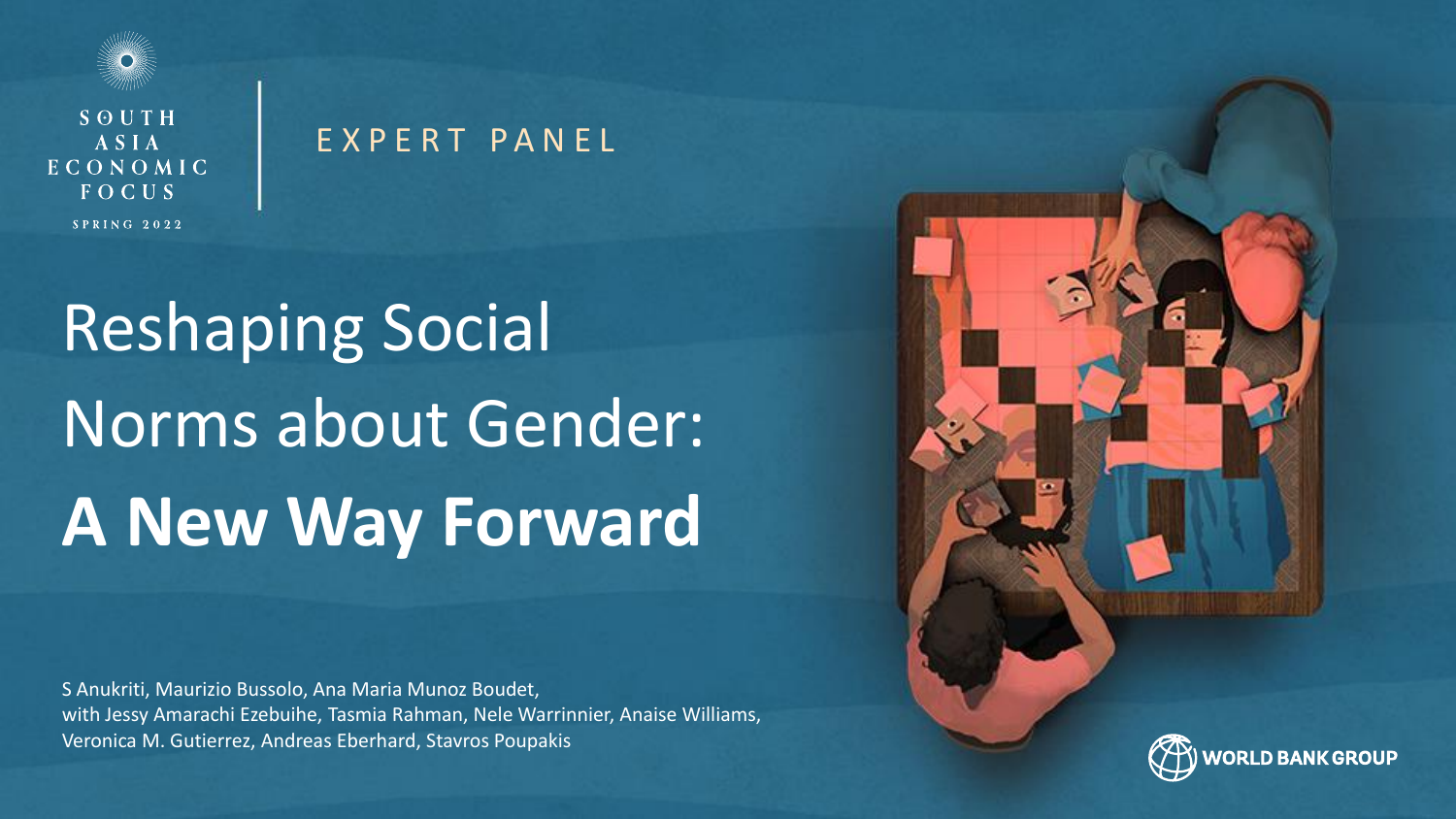

## Gender inequalities in South Asia are stubbornly persistent

Our chapter' starting point is a review of the large literature and data on gender disparities in South Asia.

We highlight two points: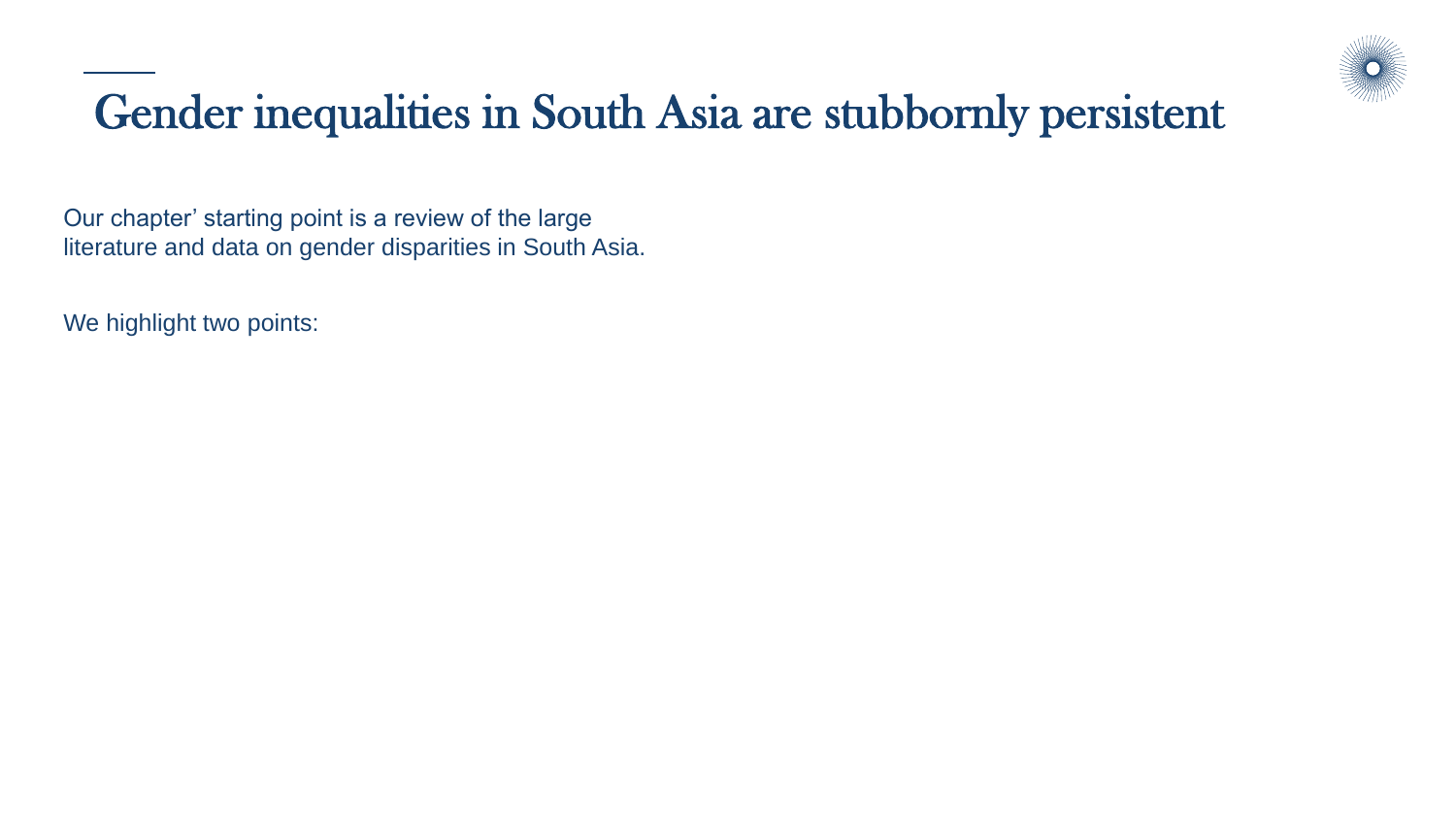

#### Gender inequalities in South Asia are stubbornly persistent

Our chapter' starting point is a review of the large literature and data on gender disparities in South Asia.

We highlight two points:

Firstly, economic drivers, such as economic growth, rising education, and declining fertility, cannot adequately explain the levels and (stagnant to worsening) trends of female labor force participation (FLFP) in South Asia.

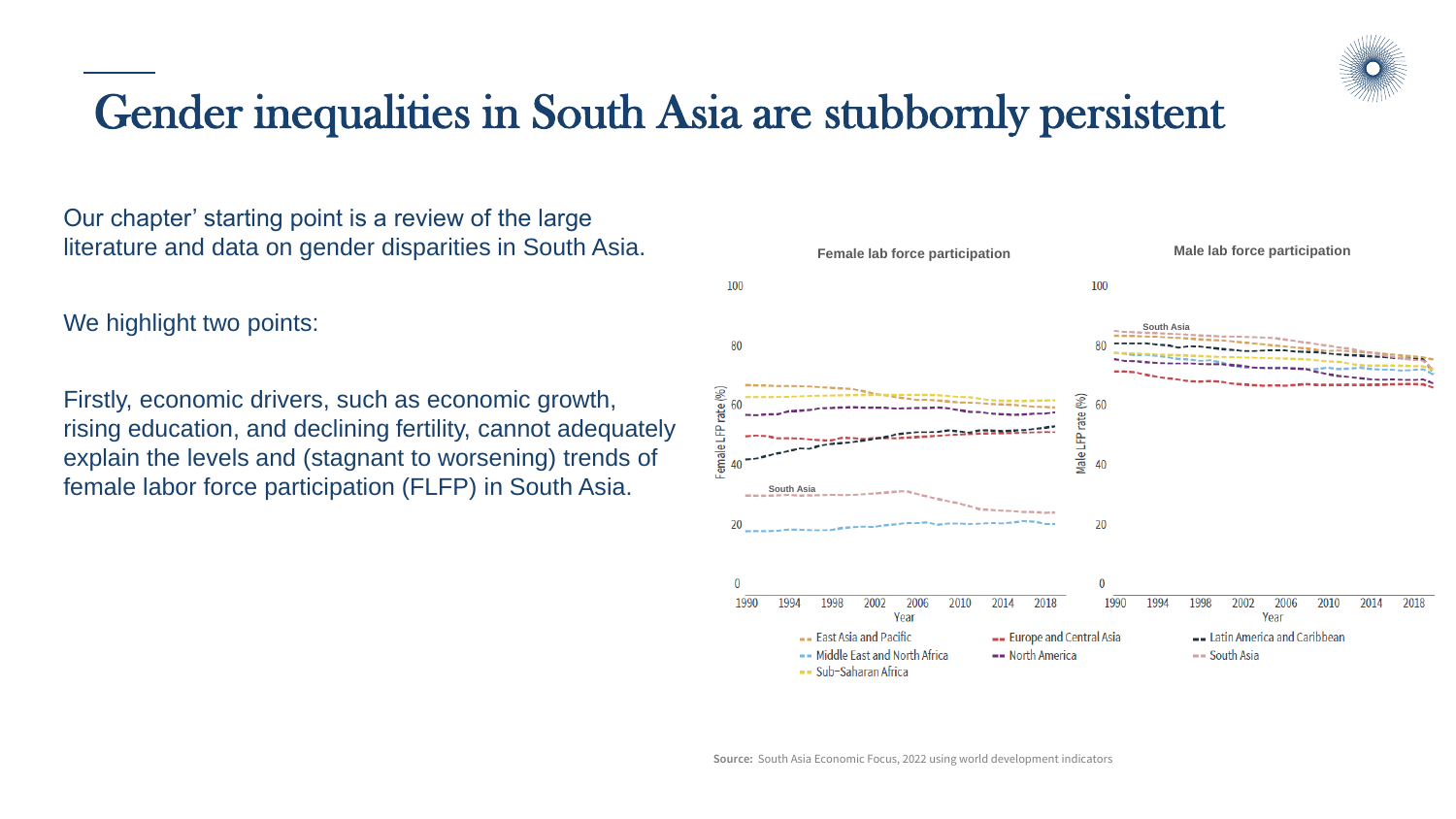

#### Gender inequalities in South Asia are stubbornly persistent

Our chapter' starting point is a review of the large literature and data on gender disparities in South Asia.

We highlight two points:

Firstly, economic drivers, such as economic growth, rising education, and declining fertility, cannot adequately explain the levels and (stagnant to worsening) trends of female labor force participation (FLFP) in South Asia.

Secondly, a host of other forms of gender gaps related to economic participation—early marriages, freedom of movement, social interactions, asset ownership, and parents' offspring preference—also show stagnant trends in South Asia.

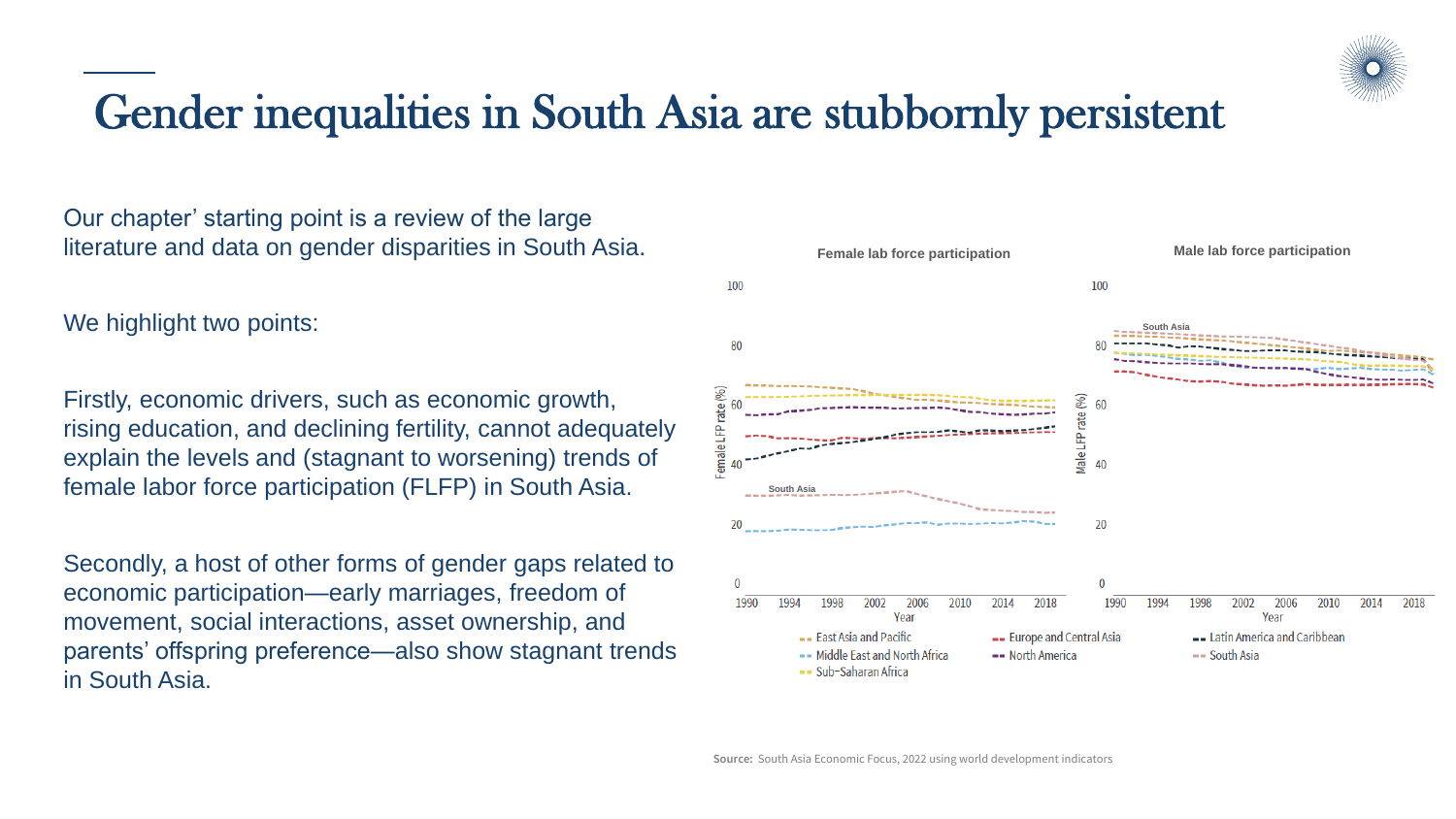

#### Deeply rooted social norms about gender can account for a large proportion of gender disparities

A clear example of how economic determinants are not sufficient to fully explain women's engagement in the labor market is illustrated by the fact that FLFP in most South Asian countries is below what economic development would predict.



**U-Shape: Female lab force participation and GDP**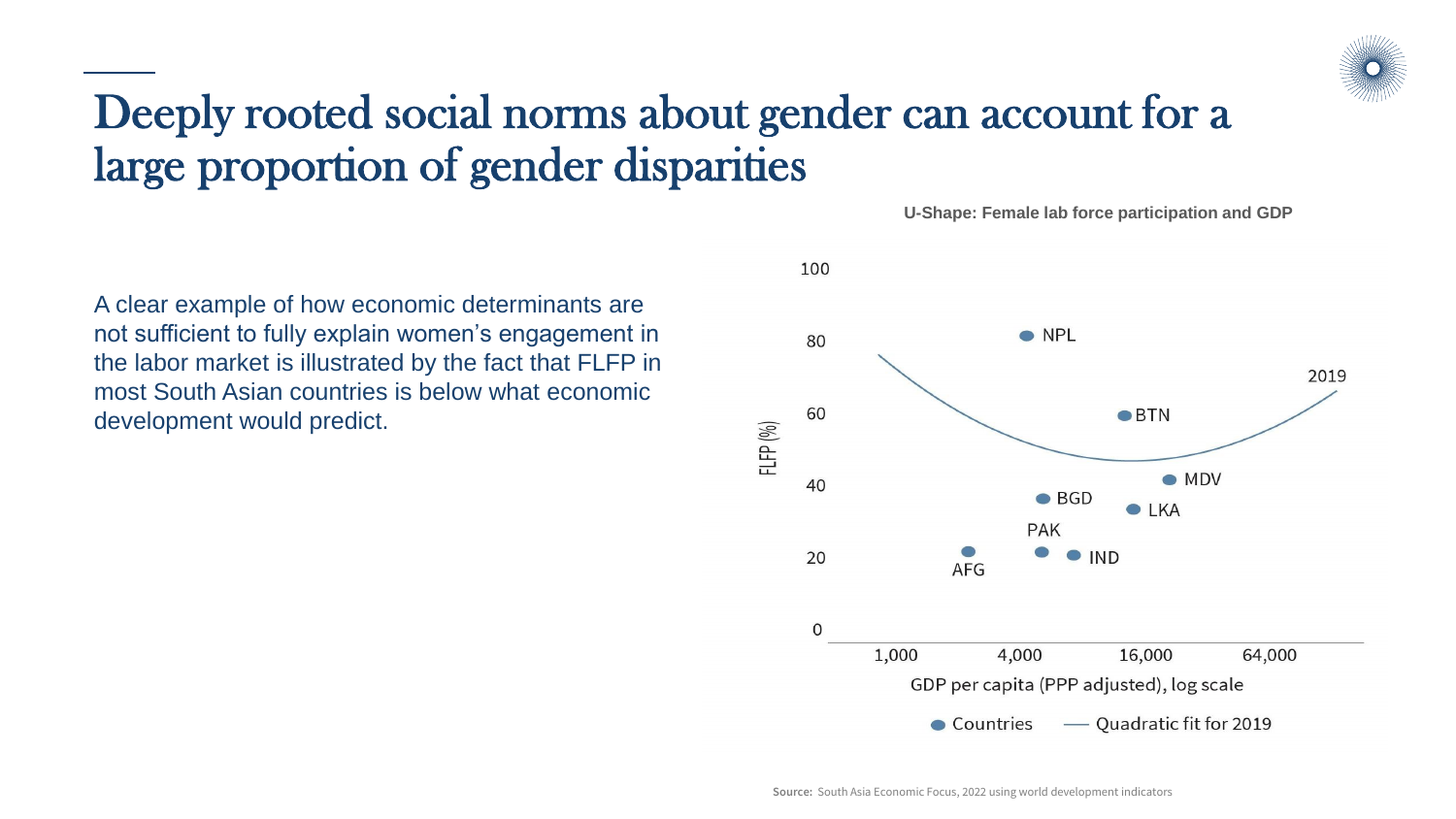

#### Deeply rooted social norms about gender can account for a large proportion of gender disparities

A clear example of how economic determinants are not sufficient to fully explain women's engagement in the labor market is illustrated by the fact that FLFP in most South Asian countries is below what economic development would predict.

New research in our chapter suggests that deeply rooted social norms, especially those about household division of labor, account for a large share of these **gaps** in women's economic engagement.



**U-Shape: Female lab force participation and GDP**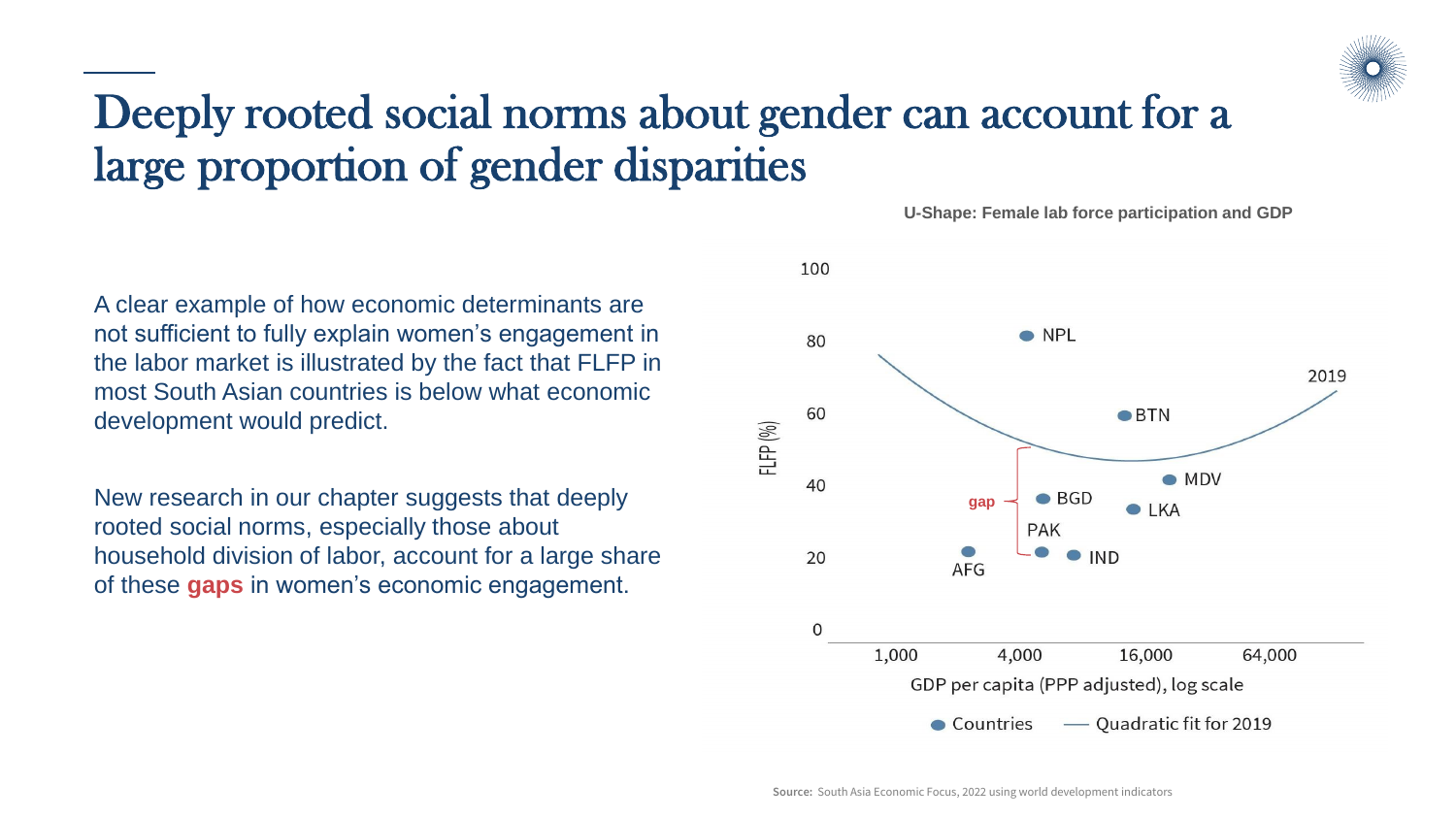

#### Attitudes towards gender in South Asia tend to be more conservative than in other regions and have become more conservative over time



**Attitudes towards gender: slow progress or deterioration in South Asia**

**Source:** South Asia Economic Focus, 2022 using World Value Surveys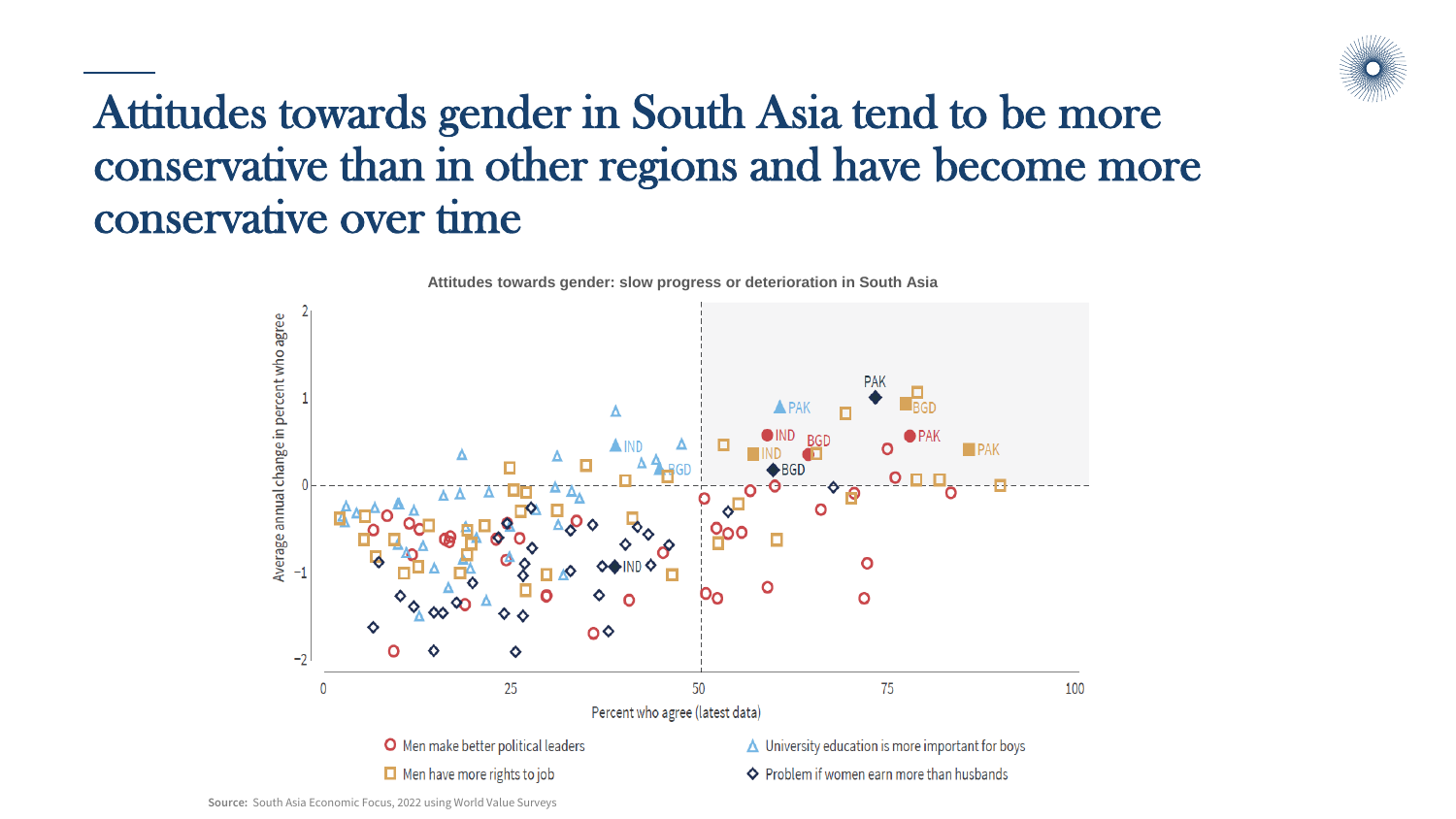

#### Accurate definition and measurement of social norms is crucial

Social norms comprise two distinct elements: *social* expectations and *personal* beliefs (or attitudes).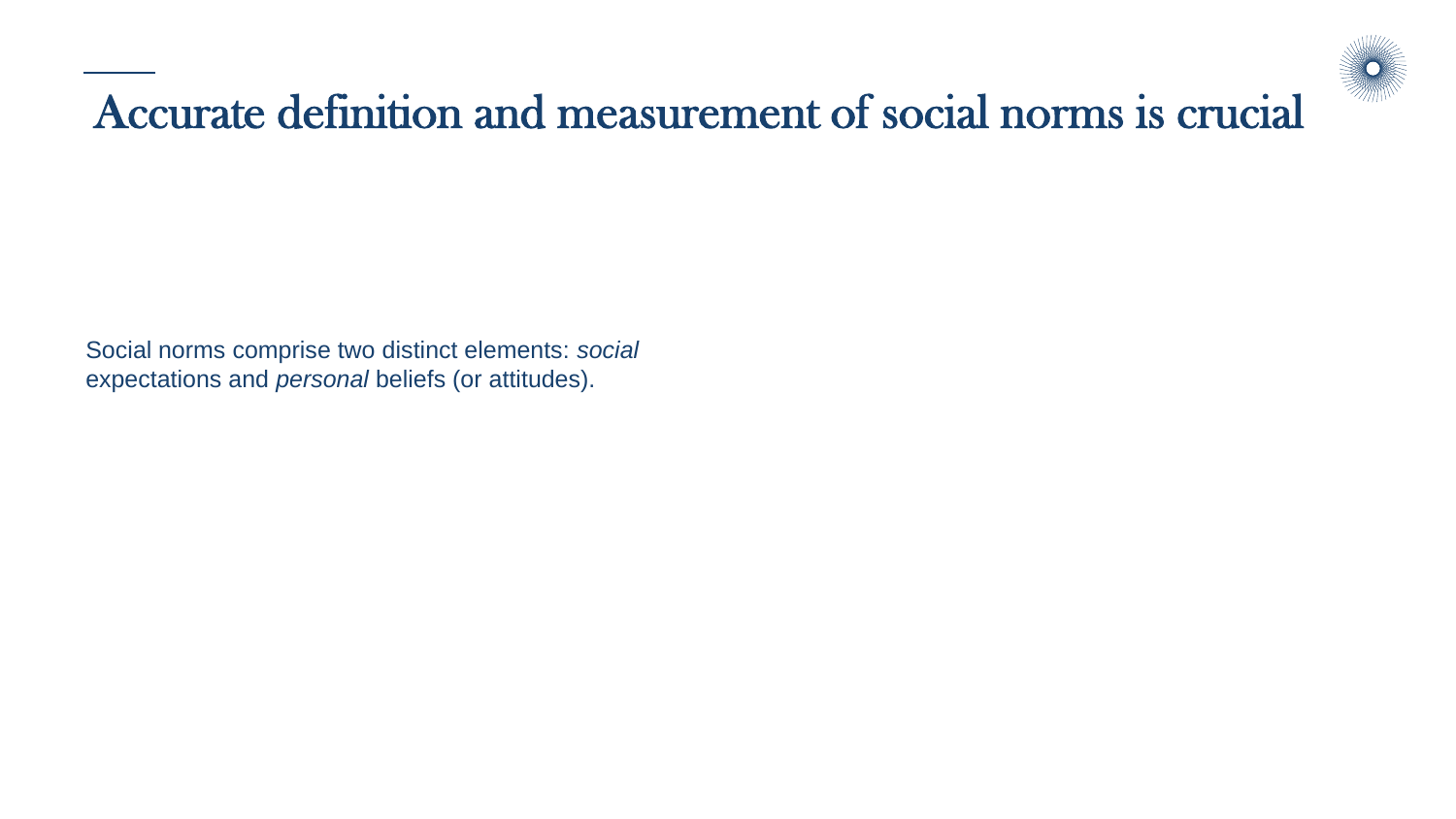

**Male Breadwinner Norm (population share %)**

Social norms comprise two distinct elements: *social* expectations and *personal* beliefs (or attitudes).

And in most regions, people personal beliefs tend to be more liberal than what they think are the predominant social views.

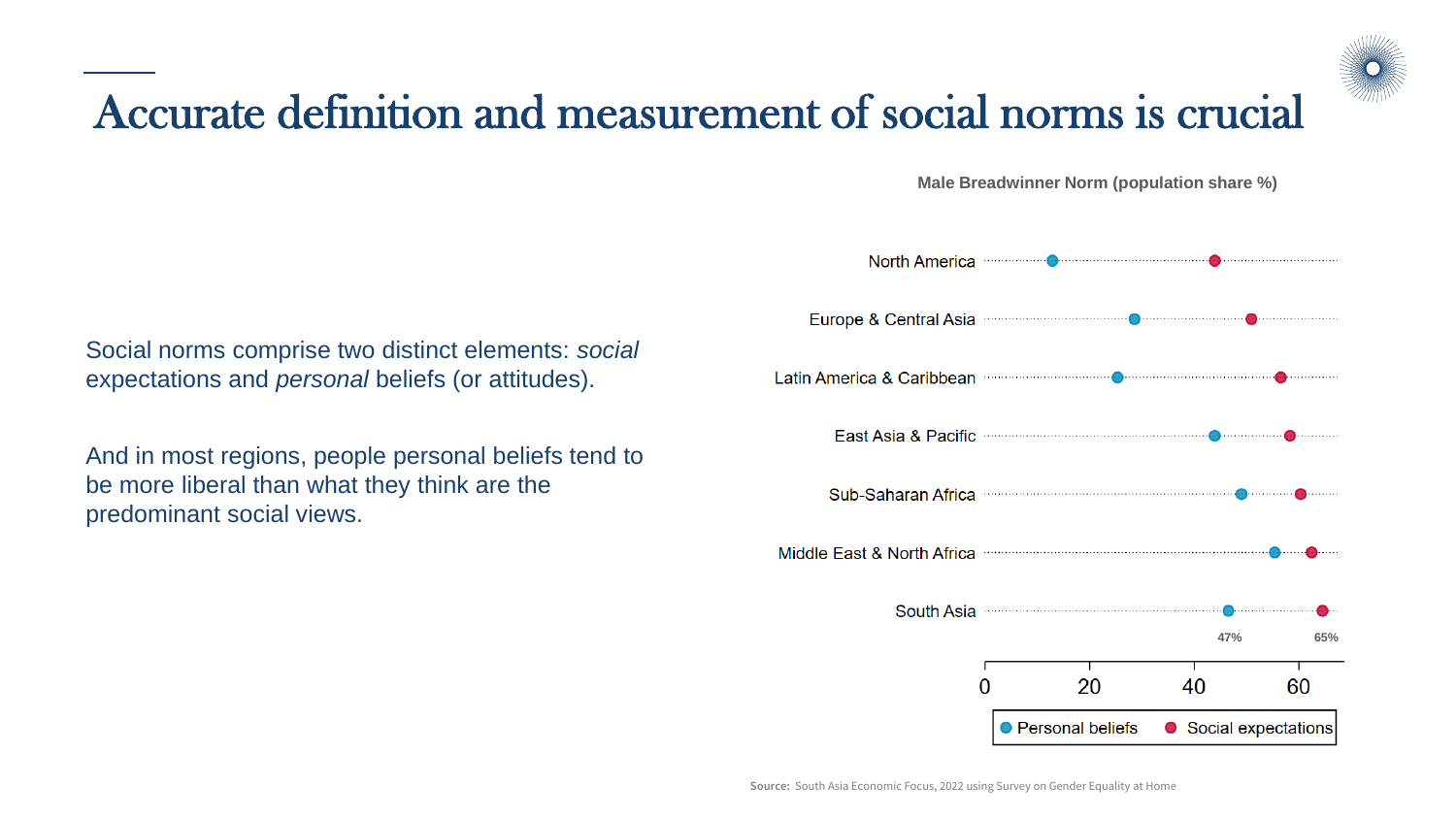

The residuals of FLFP (the **gaps** after controlling for economic dev.) are correlated with personal beliefs and social norms.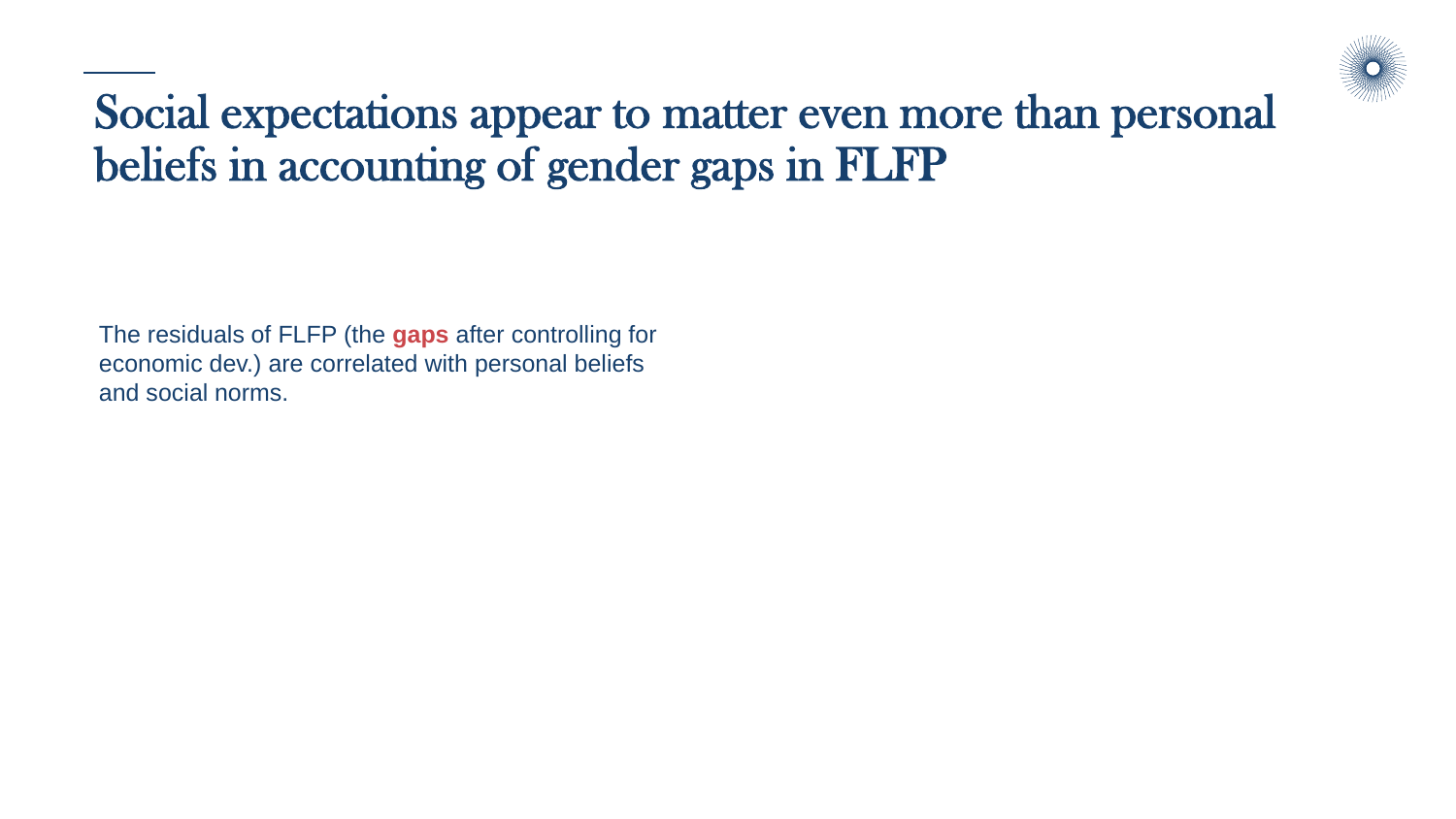

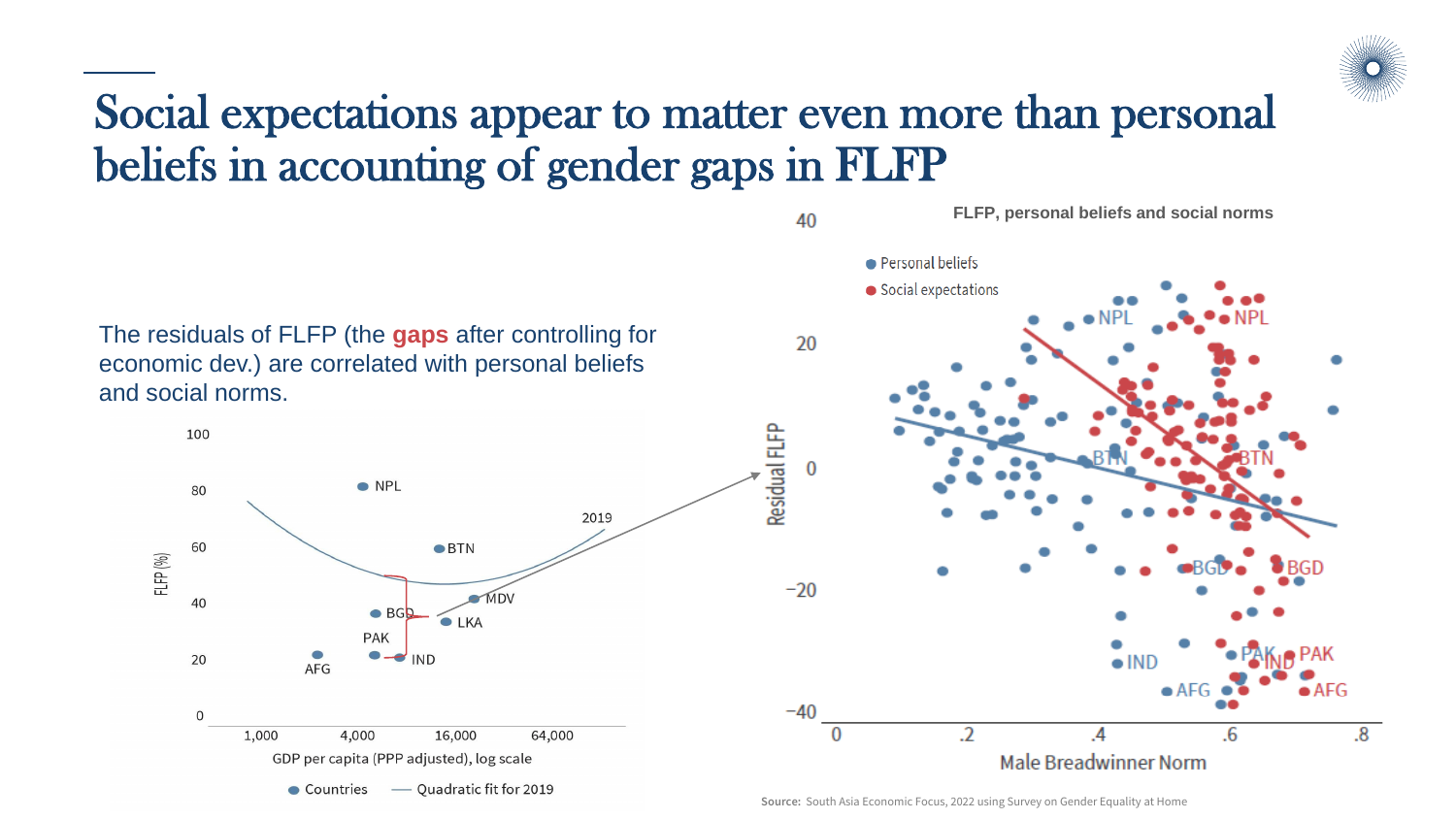

The residuals of FLFP (the **gaps** after controlling for economic dev.) are correlated with personal beliefs and social norms. In particular:

The more conservative the beliefs and/or the social expectation, the larger the negative gap

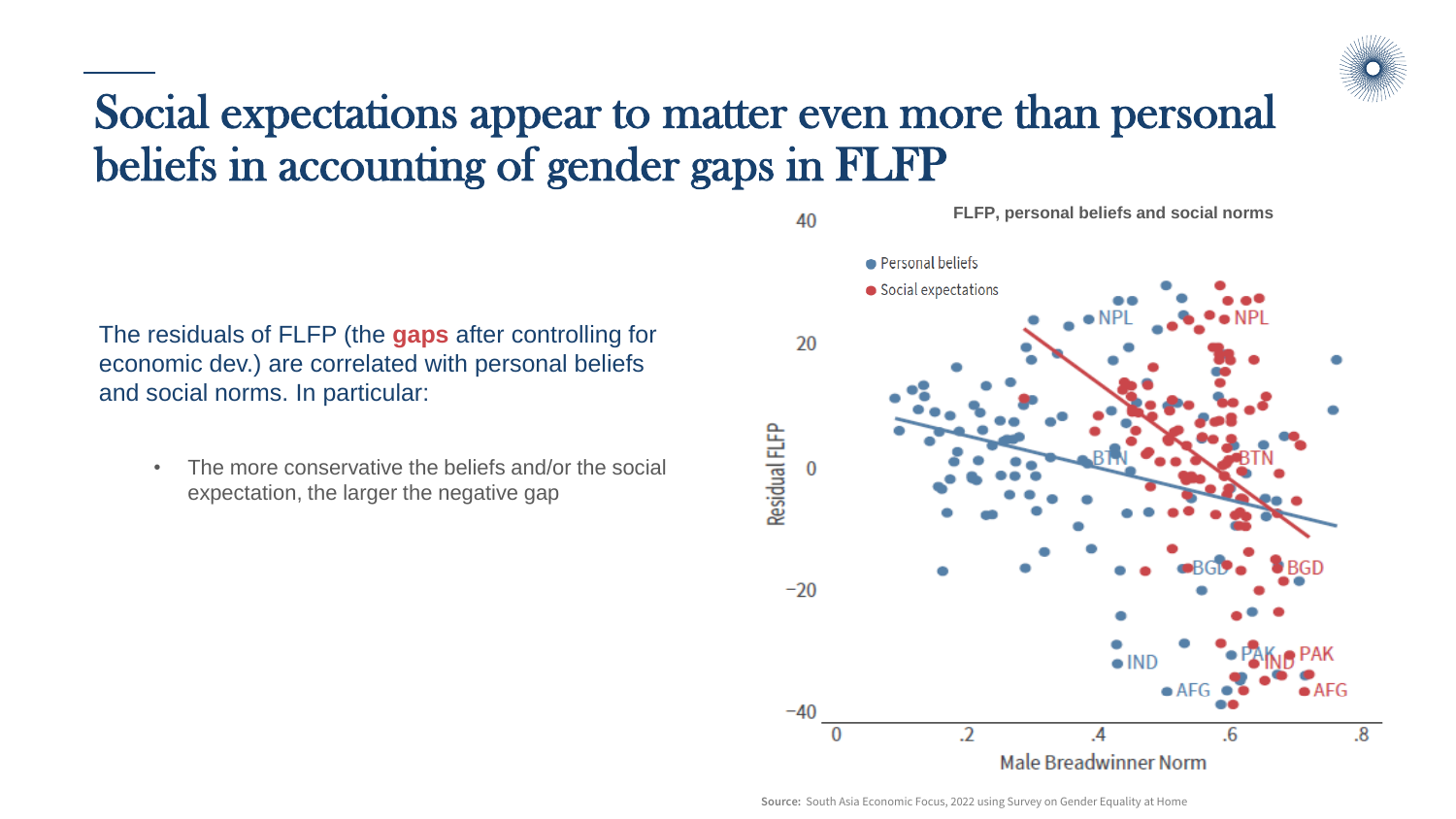

The residuals of FLFP (the **gaps** after controlling for economic dev.) are correlated with personal beliefs and social norms. In particular:

- The more conservative the beliefs and/or the social expectation, the larger the negative gap
- Social expectations explain a larger share of the residual gaps than personal beliefs



**FLFP, personal beliefs and social norms**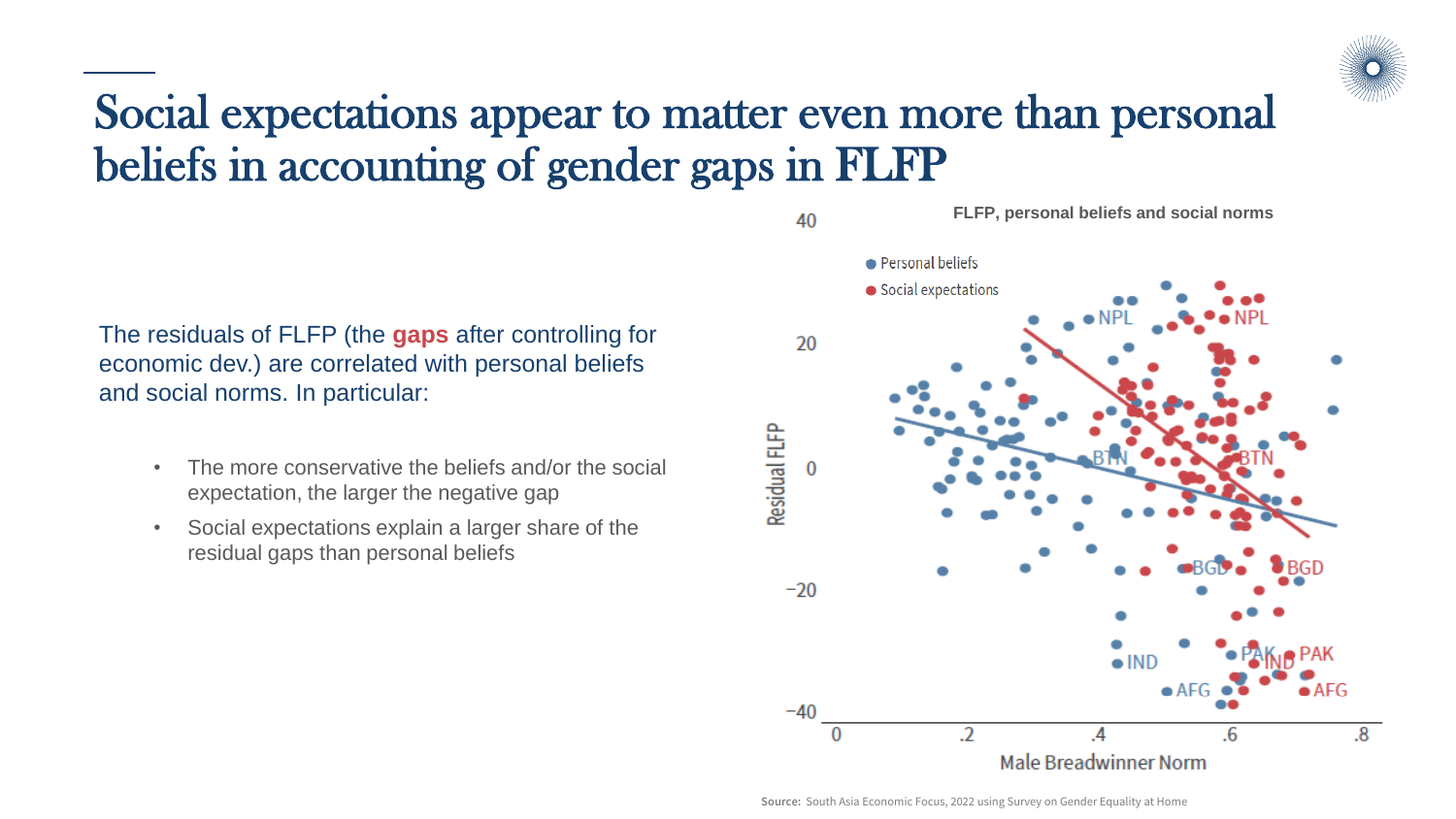

The residuals of FLFP (the **gaps** after controlling for economic dev.) are correlated with personal beliefs and social norms. In particular:

- The more conservative the beliefs and/or the social expectation, the larger the negative gap
- Social expectations explain a larger share of the residual gaps than personal beliefs
- South Asia countries agglomerate at the bottom right corner (most conservative norms and largest FLFP gaps)



**FLFP, personal beliefs and social norms**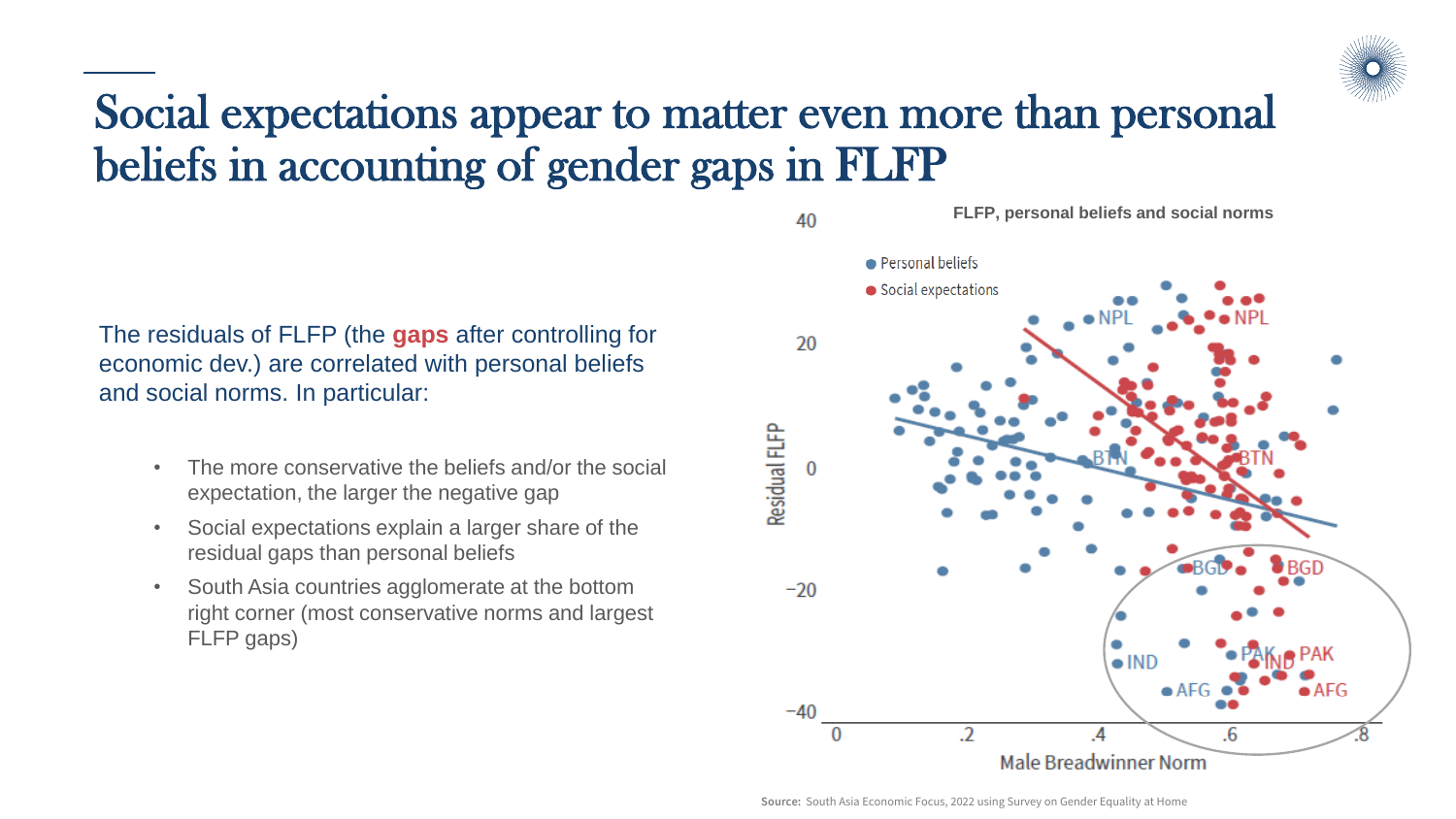

#### Achieving gender equality requires a change in gender norms

**Social norms tend to persist, despite their negative impact on women's opportunities, the welfare of children, and overall economic growth. But social norms are not immutable.**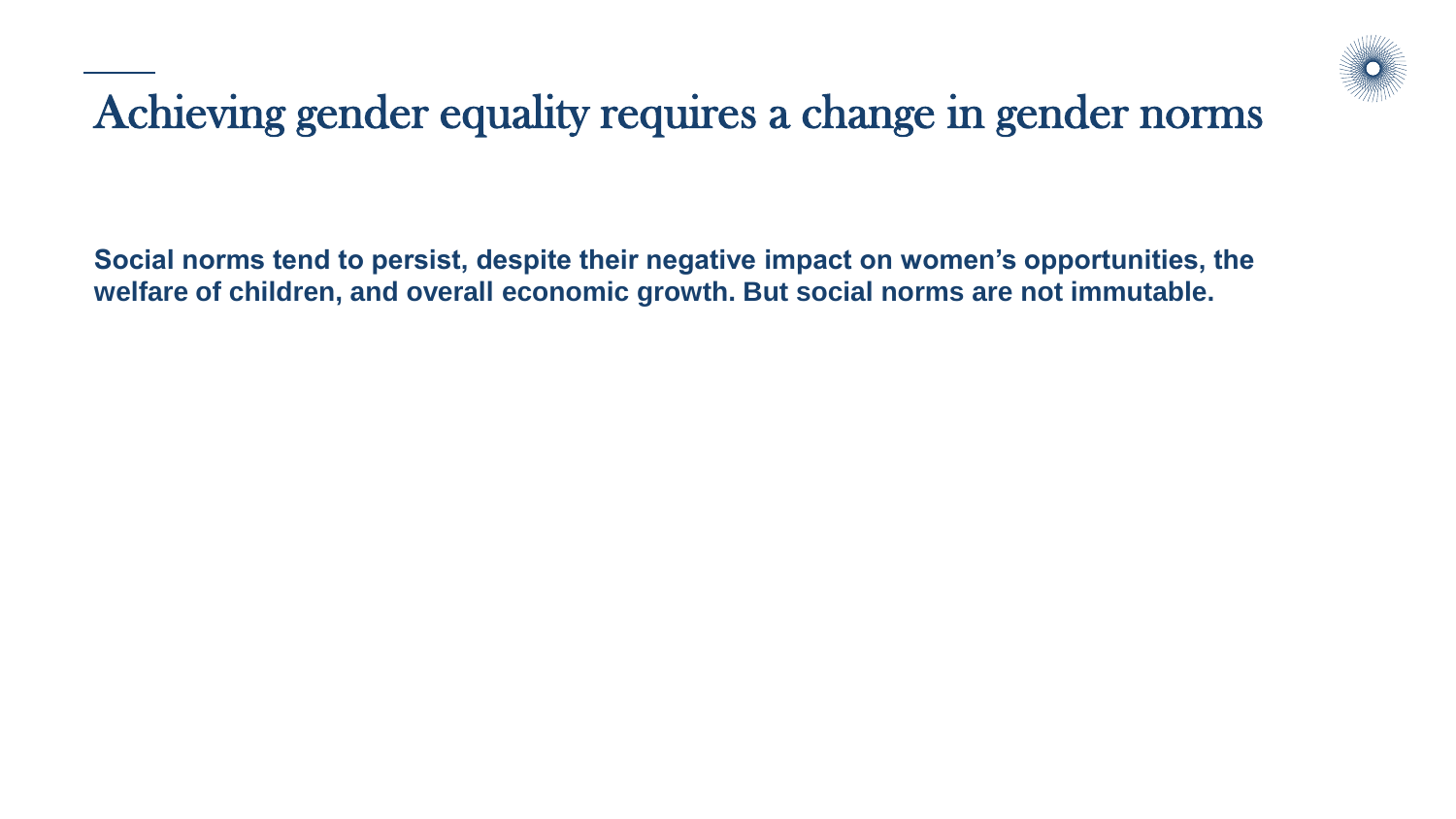

## Achieving gender equality requires a change in gender norms

**Social norms tend to persist, despite their negative impact on women's opportunities, the welfare of children, and overall economic growth. But social norms are not immutable.**

Policies can improve women's economic opportunities in the face of norms that perpetuate gender inequality. Policies can:

• Remove structural barriers that make easier for harmful norms to persist. For example, investments in infrastructure or human capital can improve gender outcomes (safer transport  $\rightarrow$  women can access markets without fear of harassment; or increases in education  $\rightarrow$  increase female labor force participation);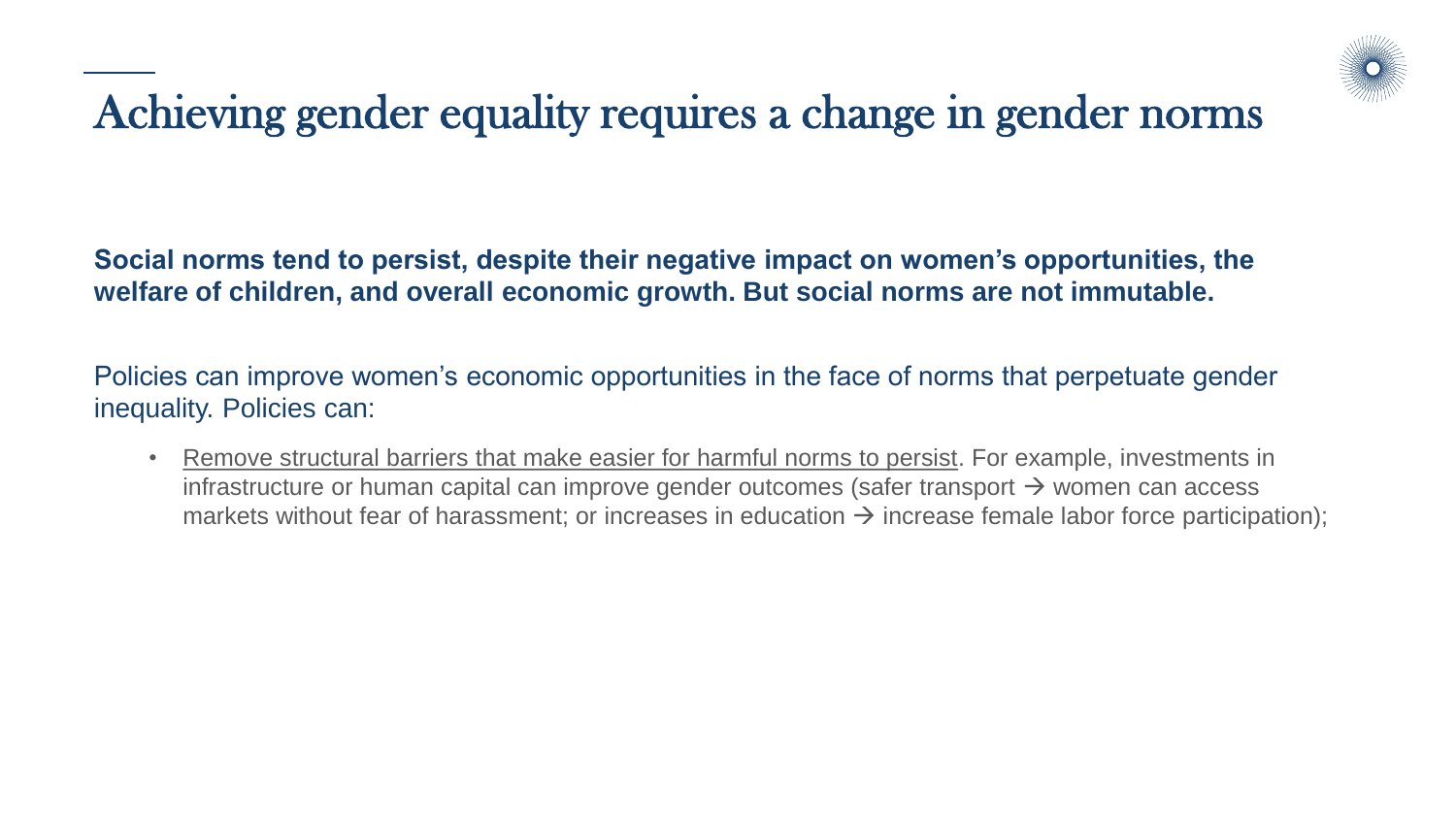

## Achieving gender equality requires a change in gender norms

**Social norms tend to persist, despite their negative impact on women's opportunities, the welfare of children, and overall economic growth. But social norms are not immutable.**

Policies can improve women's economic opportunities in the face of norms that perpetuate gender inequality. Policies can:

- Remove structural barriers that make easier for harmful norms to persist. For example, investments in infrastructure or human capital can improve gender outcomes (safer transport  $\rightarrow$  women can access markets without fear of harassment; or increases in education  $\rightarrow$  increase female labor force participation);
- Address norms directly: Education policies where students are made aware of biases against women have shifted gender attitudes.
- Correct misperceptions of norms persistence: Information campaigns about the conservative views of society has led to improvement in female labor force participation and other gender outcomes.